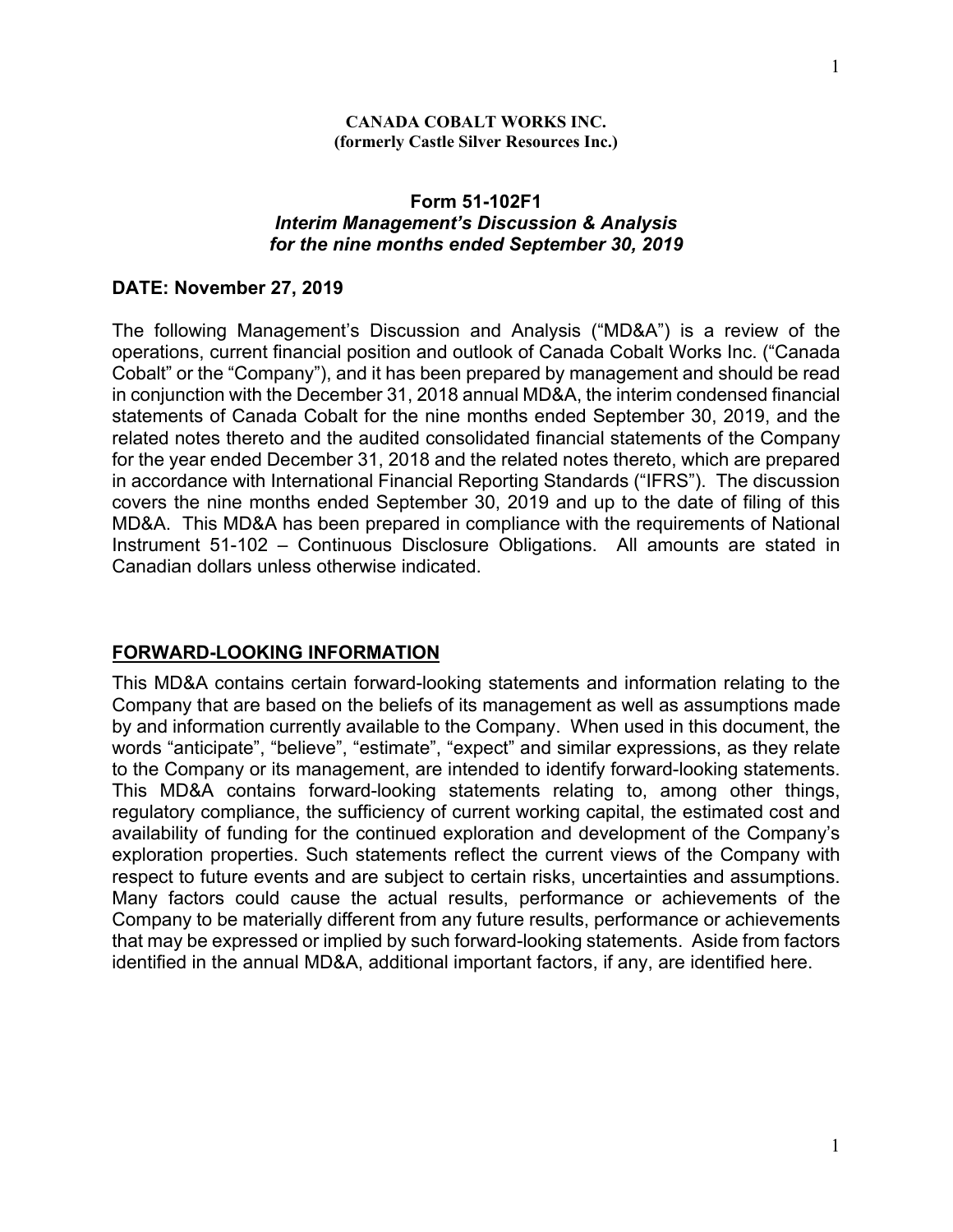### **DESCRIPTION OF BUSINESS**

Canada Cobalt is a junior natural resource company whose business is to seek out exploration opportunities with a focus on the Castle Silver Mine property in Haultain and Nicol Townships, Ontario. Operations are conducted either directly or through consulting agreements with third-parties. The Company finances its properties by way of equity or debt financing or by way of joint ventures. Additional information is provided in the Company's audited consolidated financial statements for the year ended December 31, 2018, and the Company's interim condensed consolidated financial statements for the nine months ended September 30, 2019. These documents are available on SEDAR at www.sedar.com.

The Company also maintains a website at www.canadacobaltworks.com.

The Company is a reporting issuer in the Provinces of British Columbia, Alberta and Ontario, and trades on the TSX Venture Exchange ("TSXV") under the symbol CSR.

The corporate office of the Company is located at 3028 Quadra Court, Coquitlam, BC, V3B 5X6

## **FINANCINGS**

On January 15, 2018 the Company closed a private placement offering, raising gross proceeds of \$1,030,000. The Company issued 2,942,857 units at a price of \$0.35 per unit. Each unit comprises one common share and one share purchase warrant. Each warrant will entitle the holder thereof to purchase one additional common share of the Company at an exercise price of \$0.50 per share for a period of 2 years.

On July 25, 2018 the Company issued 2,229,314 units at a purchase price of \$0.65 per unit. Each unit comprises one common share and one half of one share purchase warrant. Each whole warrant will entitle the holder thereof to purchase one additional common share of the Company at an exercise price of \$0.90 per share for a period of two years. Finder's fees were paid in connection with the private placement in the amount of \$36,629.97 in cash and 56,354 broker warrants on the same terms as the purchaser warrants.

On September 6, 2019 the Company closed a private placement offering, raising gross proceeds of \$423,000. The Company issued 1,410,000 units at a price of \$0.30 per unit. Each unit comprises one common share and one share purchase warrant. Each warrant will entitle the holder thereof to purchase one additional common share of the Company at an exercise price of \$0.50 per share for a period of 2 years.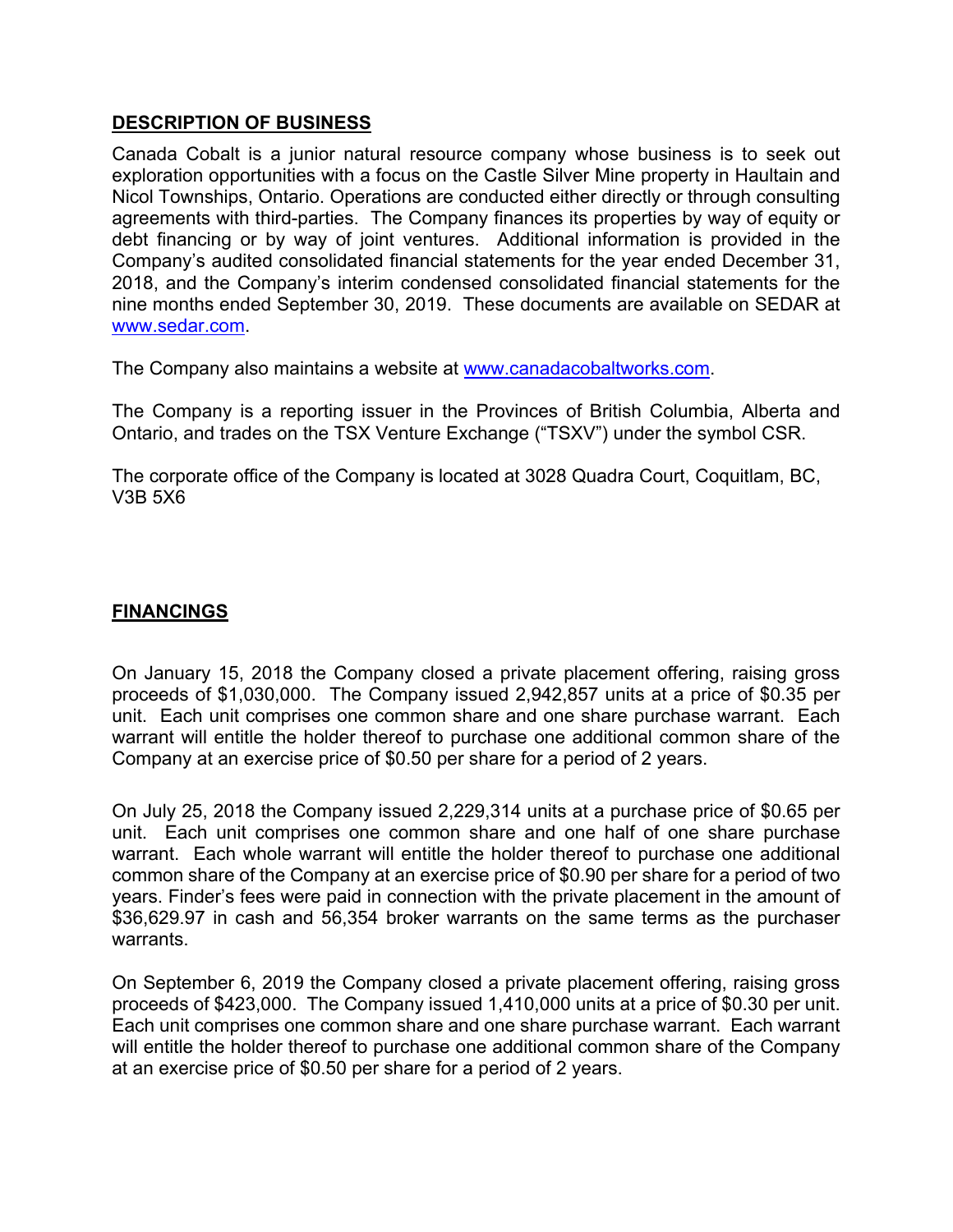On September 13, 2019 the Company closed a private placement offering, raising gross proceeds of \$305,000. The Company issued 1,016,667 units at rice of \$0.30 per unit. Each unit comprises one common share and one share purchase warrant. Each warrant will entitle the holder thereof to purchase one additional common share of the Company at an exercise price of \$0.50 per share for a period of 2 years.

On November 14, 2019 the Company closed an over-subscribed hard dollar financing at 35 cents per unit for total proceeds of \$1,406,500. A total of 4,018,571 units were issued to strategic investors with this private placement. Each unit consisted of one common share in the capital of the Company and one share purchase warrant. Each warrant entitles the holder to purchase one share of the Company for a period of 24 months from closing at an exercise price of 55 cents per share.

The expiry of the warrants may be accelerated if the closing price of Canada Cobalt shares on the TSX Venture Exchange is at least 75 cents per share for a period of 10 consecutive trading days during the term of the warrant. The company may accelerate the expiry of the warrants to 20 calendar days from the date express written notice is given by the Company to the holder.

# **RESULTS OF OPERATIONS**

The preparation of financial statements in conformity with Canadian generally accepted accounting principles requires management to make estimates and assumptions that affect the reported amounts of assets and liabilities and disclosure of contingent assets and liabilities at the date of the consolidated financial statements and the reported amounts of revenues and expenses during the reporting period. Actual results may be different from those estimates.

The following schedule provides the details of the Company's corporate expenditures for the three and nine months ended September 30, 2019 and 2018.

|                                                                  | Three months ended<br>September 30, |    |                   |   | Nine months ended<br>September 30, |    |                   |  |  |
|------------------------------------------------------------------|-------------------------------------|----|-------------------|---|------------------------------------|----|-------------------|--|--|
|                                                                  | 2019<br>2018                        |    | 2019              |   | 2018                               |    |                   |  |  |
| Advertising and promotion<br>Administrative and general expenses | \$12,257<br>19,197                  | \$ | 235,108<br>33,617 | 5 | 74.474<br>59,148                   | \$ | 425.144<br>85,883 |  |  |
| Professional fees                                                | 270,512                             |    | 409,621           |   | 510,457                            |    | 687,783           |  |  |
| Filing costs and shareholders' information                       | 24,802                              |    | 27,797            |   | 99,873                             |    | 118,886           |  |  |
| Travel                                                           | 12,420                              |    | 90,943            |   | 35,441                             |    | 171,105           |  |  |
|                                                                  | \$339,188                           | S  | 797,086           | 5 | 779.393                            | \$ | 1,488,801         |  |  |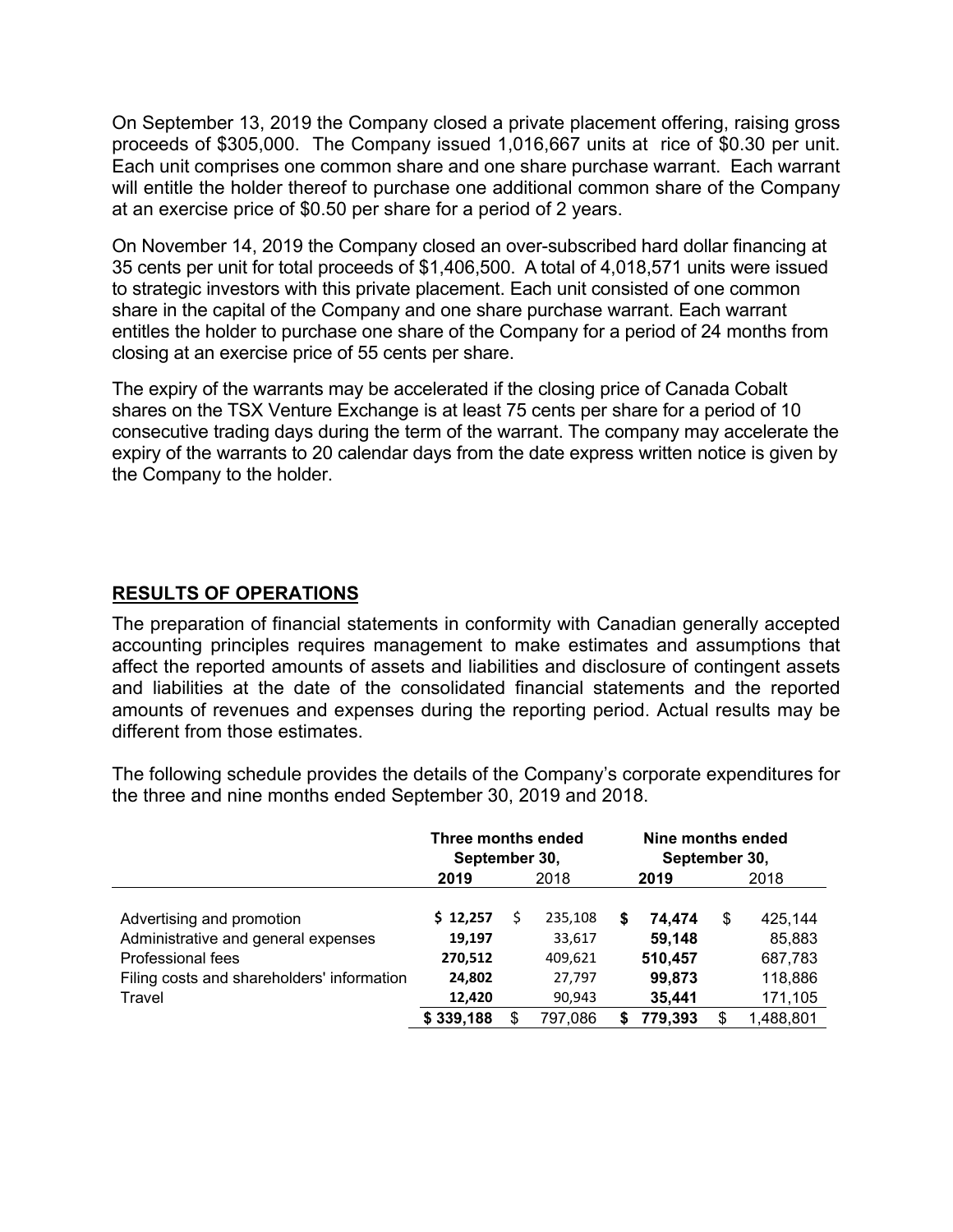The following schedule provides the details of the Company's exploration expenditures for the three and nine months ended September 30, 2019 and 2018.

|                                    | Three months ended |         |      | Nine months ended |               |             |    |             |
|------------------------------------|--------------------|---------|------|-------------------|---------------|-------------|----|-------------|
|                                    | September 30,      |         |      |                   | September 30, |             |    |             |
|                                    | 2019               |         | 2018 |                   | 2019          |             |    | 2018        |
|                                    |                    |         |      |                   |               |             |    |             |
| <b>Acquisition costs</b>           | \$                 |         | \$   |                   | \$            | 86,350      | \$ |             |
| Assays and testing                 |                    | 5,341   |      | 6,721             |               | 56,506      |    | 58,159      |
| Depreciation                       |                    | 7,884   |      |                   |               | 23,651      |    |             |
| <b>Drilling</b>                    |                    | 66,730  |      | 323,576           |               | 132,176     |    | 574,727     |
| Equipment                          |                    | 87,116  |      | 215,429           |               | 307,246     |    | 421,807     |
| <b>Facility expenses</b>           |                    | 24,891  |      | 64,029            |               | 135,740     |    | 142,264     |
| Feasibility and scoping studies    |                    | 18,191  |      | 74,095            |               | 124,721     |    | 111,832     |
| Geology                            |                    | 15,099  |      | 61,853            |               | 191,122     |    | 91,854      |
| Labour                             |                    | 58,273  |      | 21,079            |               | 170,722     |    | 34,050      |
| Project management and engineering |                    | 47,387  |      | 135,000           |               | 151,313     |    | 211,387     |
| <b>Royalties</b>                   |                    | 15,000  |      | 15,000            |               | 15,000      |    | 15,000      |
| Taxes, permits and licensing       |                    | 17,252  |      | 20,584            |               | 29,493      |    | 23,398      |
| Travel                             |                    |         |      | 22,044            |               |             |    | 31,639      |
|                                    | \$                 | 363,164 | \$   | 959,410           |               | \$1,424,040 |    | \$1,716,117 |
|                                    |                    |         |      |                   |               |             |    |             |

#### **Summary of Quarterly Results**

The following table sets forth selected financial information for each of the most recently completed quarters

|                   | Sep 30. | Jun 30.                  | Mar 31. | Dec 31.   | Sep 30.   | Jun 30.   | Mar 31.                  | Dec 31.   |
|-------------------|---------|--------------------------|---------|-----------|-----------|-----------|--------------------------|-----------|
|                   | 2019    | 2019                     | 2019    | 2018      | 2018      | 2018      | 2018                     | 2017      |
| Revenue           | ۰.      | $\overline{\phantom{a}}$ | ۰.      | н.        |           |           | $\overline{\phantom{0}}$ | 1.430.990 |
| Net (Profit) Loss | 760.352 | 457.587                  | 876.756 | 2,322,823 | 2.215.317 | 1.580.353 | 557.461                  |           |
| Loss per share    | 0.01    | 0.01                     | 0.01    | 0.03      | 0.03      | 0.02      | 0.00                     | 0.03      |